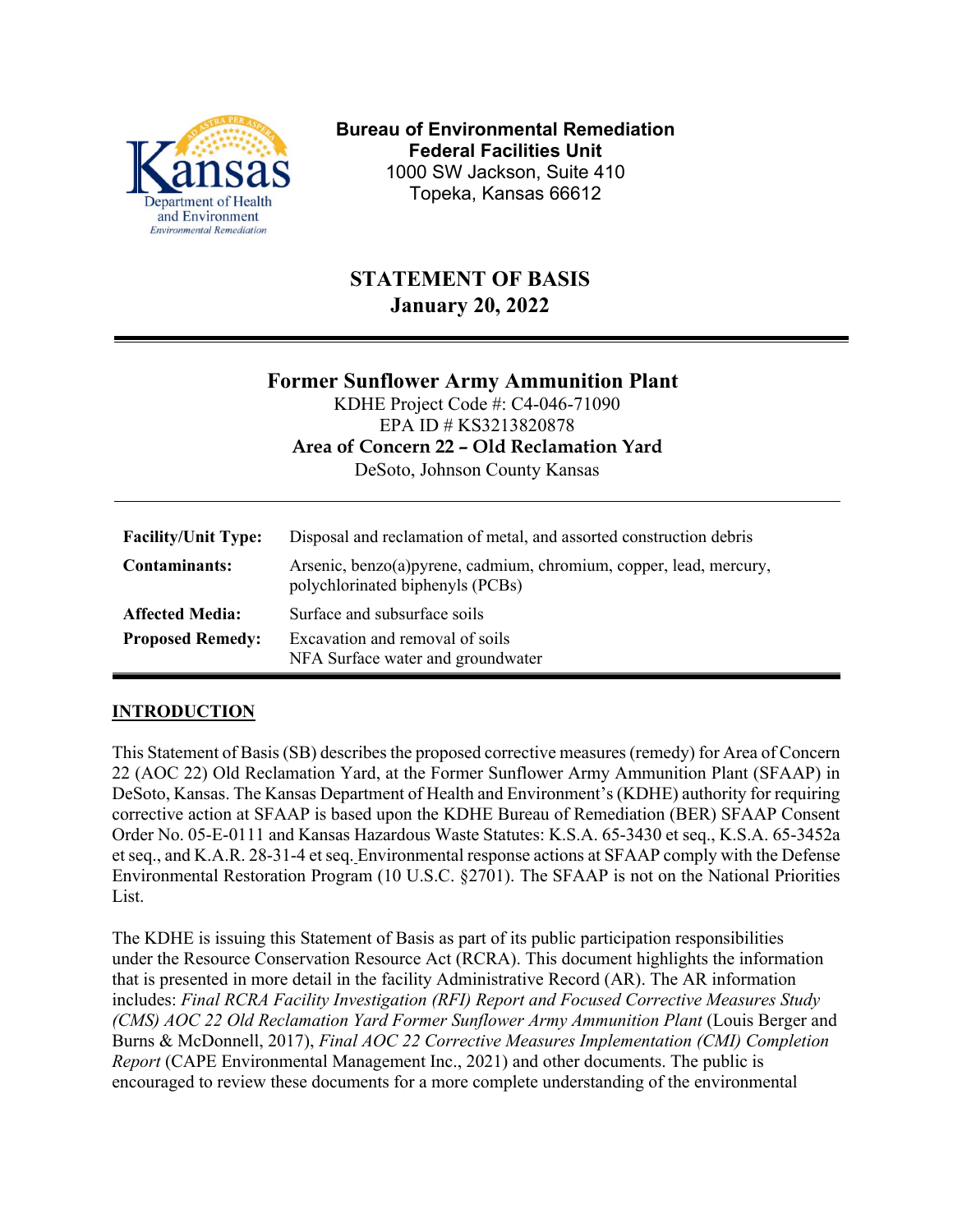Statement of Basis for SFAAP AOC 22 Page 2 of 6 January 2022

issues at AOC 22 and the corrective actions that are planned. The AR locations are noted at the end of this document.

## **PROPOSED REMEDY**

The proposed remedy for AOC 22 was excavation and off-site disposal for surface soils. Excavation and removal of surface soil off-site to an appropriate landfill or treatment facility was completed as an Interim Corrective Measure (ICM). Site-specific groundwater samples were below the TMCLs for contaminants of concern as was subsurface soil.

Installation of three groundwater monitoring wells was proposed in the *AOC 22 RFI Work Plan* (2016); however, due to field conditions (shallow bedrock and insufficient groundwater in overburden), no groundwater samples were collected as part of the 2008-2017 *RFI* (Louis Berger and Burns and McDonnell 2017). Surface water samples were collected at discharge points from the bedrock and are considered representative of groundwater. Contaminants of Concern (COCs) for the site (arsenic, benzo(a)pyrene, cadmium, hexavalent chromium, copper, lead, mercury, and polychlorinated biphenyls (PCBs)) were tested and were below groundwater TMCLs. Values in the surface water samples were below the soil-to-groundwater pathway and indicated that COCs in the surface soils had not moved into the bedrock.

Groundwater at the site will be evaluated for site-wide COCs during the Army's site-wide assessment of Groundwater Operable Unit No. 4 (GWOU #4). GWOU means a discrete area consisting of a single to many SWMUs and/or AOCs with actual or potential for releases to groundwater, grouped together for purposes of assessment and cleanup. The primary criteria for placement of sites with actual or potential groundwater releases into an operable unit include geographic proximity, similarity of waste characteristics and site type, and the possibility for economies of scale.

## **FACILITY BACKGROUND**

The former SFAAP is located near DeSoto, Kansas, in the northwest corner of Johnson County. It is approximately 30 miles southwest of Kansas City, Kansas, and 16 miles east of Lawrence, Kansas. SFAAP includes approximately 9,065 acres and is surrounded primarily by agricultural land. It is bounded on the east by Spoon and Kill Creeks and on the west by Captain Creek (Figure 1). The plant consisted of production facilities, administrative and storage facilities, powerhouses, landfills, lagoons, ditches, burning grounds, sumps, projectile ranges, and waste treatment facilities. Most of the assets of the plant are no longer in active use. The Site produced nitrocellulose, nitroglycerin, and a variety of propellants from 1942-1971, acids, and nitroguanidine from 1971-1992. The plant was declared excess in 1998 by the Army and sold to Sunflower Redevelopment LLC in 2005. The site is composed of 70 Solid Waste Management Units (SWMUs) where a release of hazardous waste was identified and 27 Areas of Concern (AOCs) where hazardous waste or constituents have been identified but are not linked to a specific solid waste management practice.

## **SUMMARY OF SITE AOC 22**

AOC 22, Old Reclamation Yard, located northeast of Solid Waste Management Unit (SWMU) 56 (Monitoring Well South of Facility 211) and southwest of SWMU 1 (Classification Yard), is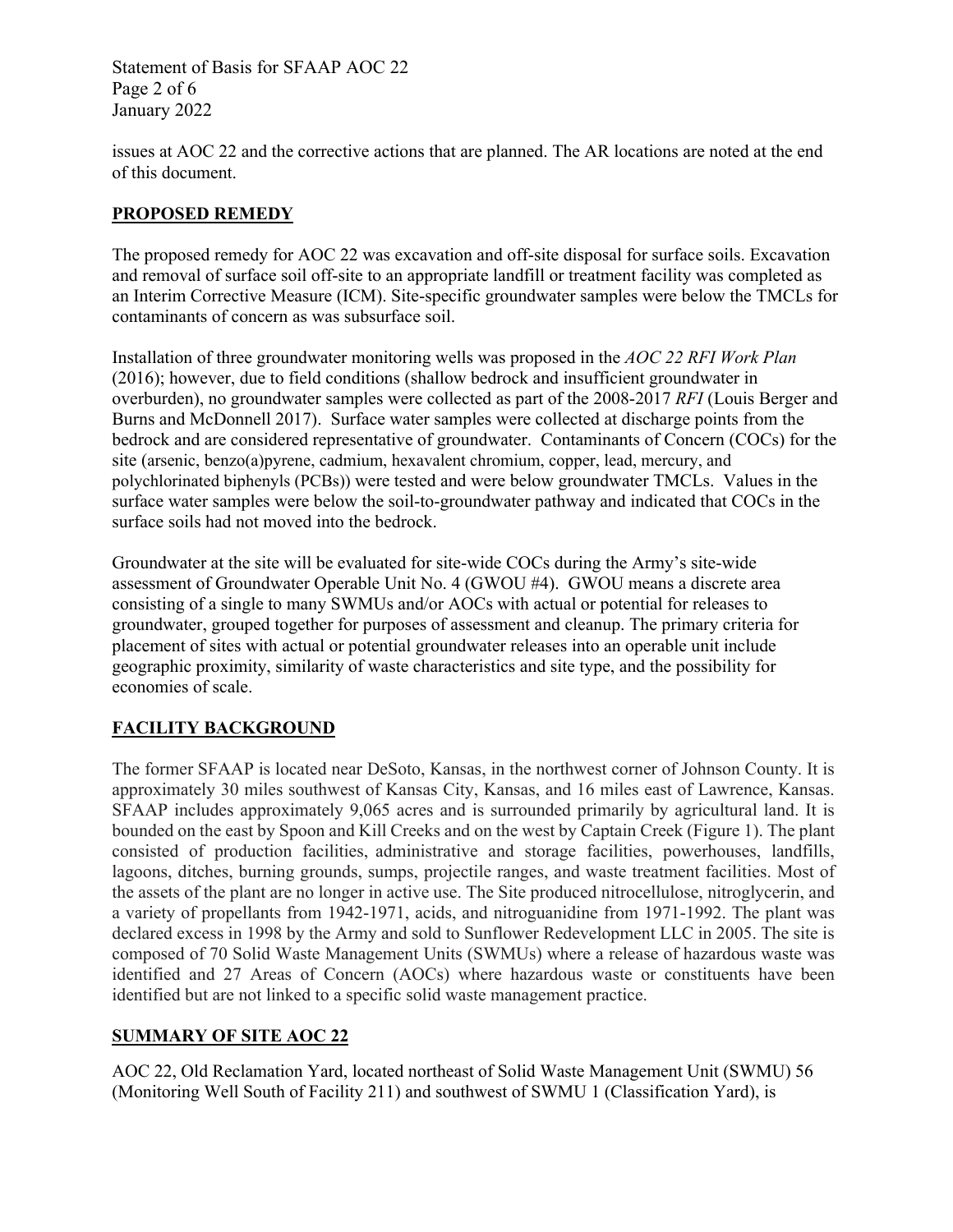Statement of Basis for SFAAP AOC 22 Page 3 of 6 January 2022

approximately 13 acres. It was originally designated as a reclamation yard based on surface anomalies and temporary access roads identified from 1948 and 1954 aerial photographs and the Army's 1948 Land Use Map (CAPE, 2021). The presence of metal debris, glass, and assorted

construction materials have been documented during previous investigations. However, the exact materials that were staged within AOC 22 are unknown, as well as the type or duration of activities conducted. After several sampling events during previous RFI/CMS (2008-2021, 2017) field activities, the following COCs were detected in surface soil above their target media cleanup levels (TMCLs): Arsenic, benzo(a)pyrene, cadmium, chromium, copper, lead, mercury, and polychlorinated biphenyls (PCBs).

# **SUMMARY OF FACILITY RISKS**

A Relative Risk Site Evaluation (RRSE) was performed in 2003 by Battelle. Eight surface soil samples were collected and analyzed for RCRA metals (arsenic, barium, cadmium, chromium, lead, mercury, selenium, and silver), PCBs, volatile organic compounds (VOCs), and semi-volatile organic compounds (SVOCs). TMCL exceedances of at least one RCRA metal occurred at seven sample locations; exceeding metals included arsenic, cadmium, chromium, lead, and mercury (CAPE, 2021).

Between 2008-2010, RFI field activities were performed and in 2017 an RFI/CMS was finalized by Louis Berger and Burns & McDonnell. The cumulative RFI work consisted of collection of 1,115 insitu and 180 ex-situ x-ray fluorescence (XRF) readings, 105 surface and 13 subsurface soil samples, and two surface water samples. No COCs were identified in sediment or surface water. However, arsenic, cadmium, chromium, copper, lead, mercury, benzo(a)pyrene, and PCBs exceeded their surface soil TMCLs (CAPE, 2021).

In 2019, pre-design sampling was conducted for the *Corrective Measures Investigation Workplan* (CMI 2019). Twenty-two surface soil samples were collected, analyzed for benzo(a)pyrene, PCBs, and metals (arsenic, cadmium, hexavalent chromium, copper, lead, and mercury) and identified as surface soil COCs. Several subsurface areas had total chromium above the residential TMCL but speciated hexavalent chromium was below the residential TMCL, therefore subsurface chromium was not part of the excavation effort.

#### **INTERIM CORRECTIVE MEASURES**

Corrective Measures Investigation (CMI) field activities, including excavation, were completed in 2020. Delineation samples, post-excavation confirmation samples, and under-stockpile samples were collected from the excavation areas and adjacent areas at AOC 22 and analyzed for benzo(a)pyrene, PCBs, arsenic, cadmium, chromium, copper, lead, and mercury. From June 22 to August 5, 2020, 5287.57 tons of soil were transported by Kansas-licensed waste transporters for off-site disposal at Johnson County Landfill after the results of waste characterization sampling determined the samples were non-hazardous (Cape 2021).

#### **RISK ASSESSMENT**

The Army conducted a streamlined health risk evaluation by comparing RFI data to the approved TMCLs for the site. Proper employment of the KDHE (2015) RSK Manual values result in risk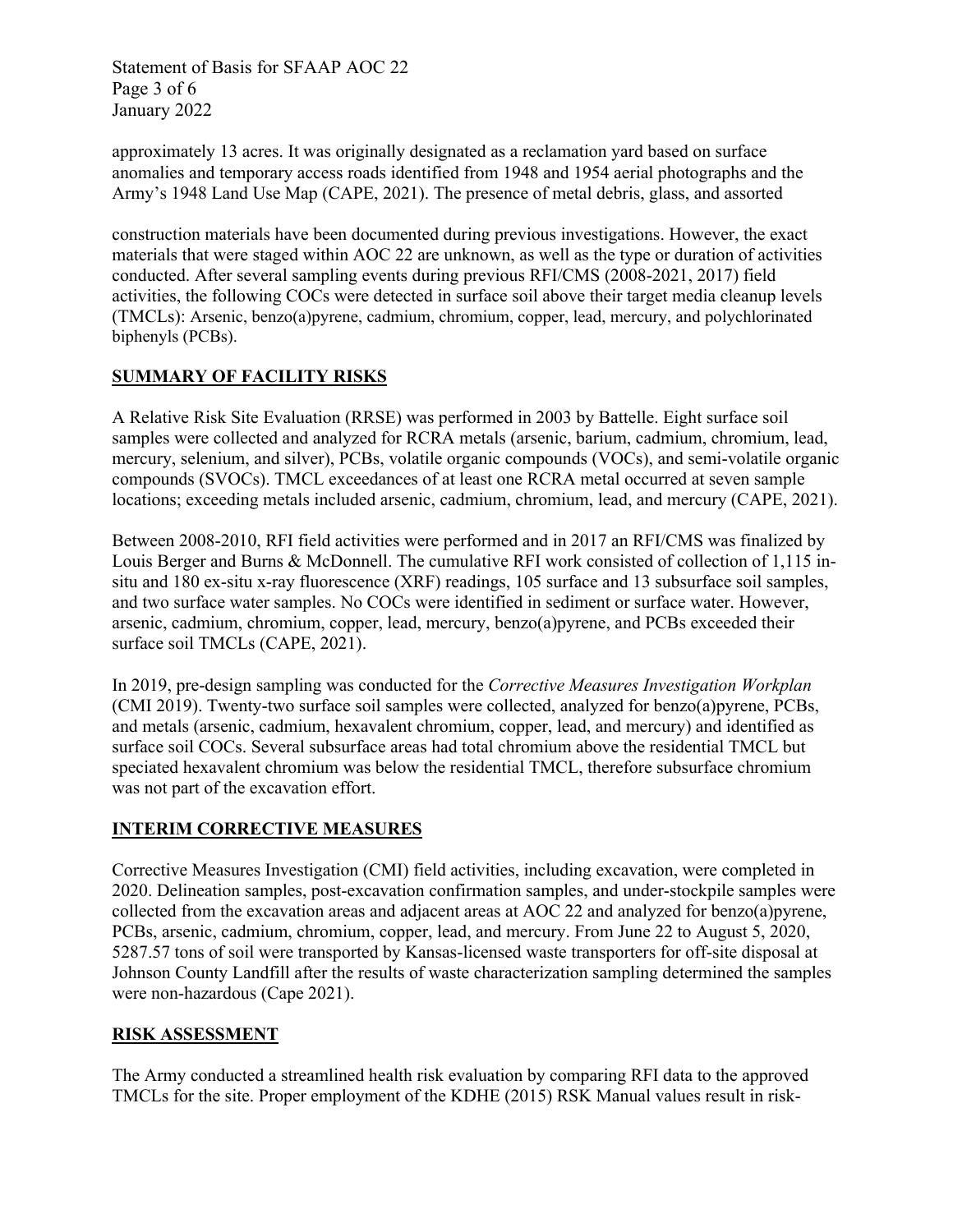Statement of Basis for SFAAP AOC 22 Page 4 of 6 January 2022

based remediation that is consistent with federally promulgated standards, including the Safe Drinking Water Act, 42 U.S.C. §300f – 300j-26, and is protective of human health as required by Resource Conservation and Recovery Act, 42 U.S.C. §6901 et seq., including the Hazardous and Solid Waste Amendments (HSWA) and 40 CFR Part 264.101. KDHE Tier 2 risk-based cleanup

goals represent concentrations at which the contaminants pose an acceptable human health risk to receptors, including sensitive groups (e.g., children or the elderly), over a lifetime.

According to the Conceptual Land Use Plan, AOC 22 falls within the area designated as parks, trails, or open space (Johnson County, 1998). Based on this land use, the potential current and future receptors include:

- Current Construction/Excavation Workers, current,
- Residents, future.

Excavation of the surface soil removed the COCs of concern for future use at the site. The concentrations for COCs in soil were not found in surface water samples collected from bedrock discharge indicating that groundwater and surface water were not impacted by COCs.

## **SUMMARY OF ALTERNATIVES**

Alternatives considered were: Excavation and Off-Site Disposal of RCRA metals and PCBs with No Action as the comparison. Because the contaminated surface soils were excavated during the Interim Corrective Measure, no further remedial action is needed to protect human health and the environment at the site.

Groundwater will also be evaluated for site-wide contamination when the Army performs the groundwater assessment of groundwater operable unit (GWOU-#4).

## **EVALUATION OF THE PROPOSED REMEDY AND ALTERNATIVES**

The KDHE has determined that interim actions completed for soil and sediment were the appropriate remedy for AOC 22. The prior excavation of surface soil COCs was appropriate for the site to be protective of human health and the environment. This proposed decision is based upon KDHE's review of all available historical documentation regarding the Site. Surface water sampling indicates that groundwater discharge from the bedrock is not impacted.

Groundwater will also be evaluated for site-wide contaminants when the Army performs the groundwater assessment of groundwater operable unit (GWOU-#4).

#### **PUBLIC PARTICIPATION**

KDHE solicits input from the community during the RCRA decision-making process to ensure that community concerns are considered in approving the recommended final corrective alternatives for AOC 22. The public is also invited to provide comments on remedial alternatives not addressed in investigation reports. KDHE has set a public comment period from January 20 to February 18, 2022 to encourage public participation in the remedy selection process. A public meeting is not scheduled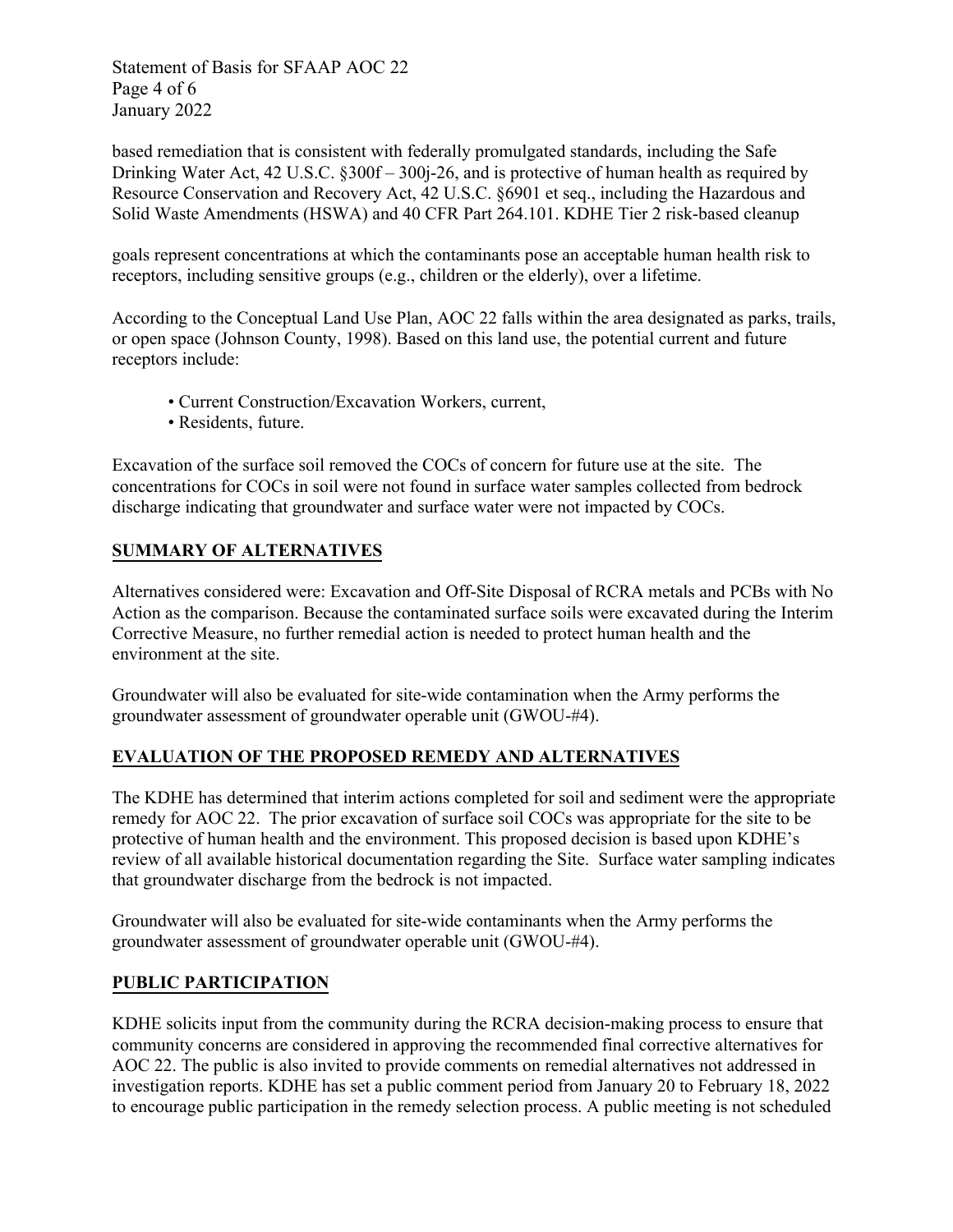Statement of Basis for SFAAP AOC 22 Page 5 of 6 January 2022

at this time. If the public meeting is requested in writing with a statement of issues to be raised, the KDHE will conduct a public meeting virtually or in person to receive both oral and written comments.

## **ADMINISTRATIVE RECORD**

The administrative record (AR) is available at the following locations:

| Name/Address                      | <b>Contact Information</b>  |                            |
|-----------------------------------|-----------------------------|----------------------------|
|                                   |                             |                            |
| KDHE, Bureau of Remediation,      | Phone: (785) 296-1673 (main | Monday - Friday: 8 a.m.    |
| <b>Federal Facilities Unit</b>    | line) or (785) 296-8801     | $-12$ p.m. and 1 p.m. $-4$ |
| 1000 SW Jackson Street, Suite 410 | Margaret Townsend, Unit     | p.m.                       |
| Topeka, Kansas 66612              | Chief                       |                            |

In addition, KDHE has established a link for access to the Statements of Basis and the associated Administrative Record for AOC 22 which are available online during the comment period at:

AOC22: [https://www.kdhe.ks.gov/716/Sunflower-Army-Ammunition-Plant](https://gcc02.safelinks.protection.outlook.com/?url=https%3A%2F%2Fwww.kdhe.ks.gov%2F716%2FSunflower-Army-Ammunition-Plant&data=04%7C01%7CMargaret.Townsend%40ks.gov%7C0846474e50f74364321708d9daaabfcc%7Cdcae8101c92d480cbc43c6761ccccc5a%7C0%7C0%7C637781249154348463%7CUnknown%7CTWFpbGZsb3d8eyJWIjoiMC4wLjAwMDAiLCJQIjoiV2luMzIiLCJBTiI6Ik1haWwiLCJXVCI6Mn0%3D%7C3000&sdata=DEgyi1NscZE03ODyN4bH0pJ0eaUcggDVmB5vrlCOhyg%3D&reserved=0)

After the public comment period, KDHE will summarize and respond to all comments received in a Final Agency Decision that will include the Response to Comments. The document will be incorporated into the AR and a copy will be sent to individuals who provided comments during the public comment period. To send written comments, request a public meeting, or obtain further information, please contact Margaret Townsend, Unit Chief at (785) 296-8801 or by email at Margaret.Townsend@ks.gov

#### **FIGURES**

Figure 1: Site Location at SFAAP

## **REFERENCES**

Johnson County Rural Comprehensive Plan Resolution No. 079-98. *Conceptual Land Use Plan, Sunflower Army Ammunition Plant*. July 23, 1998.

KDHE, 2015. *Risk-Based Standards for Kansas* (RSK Manual), September.

- Battelle (Battelle Eastern Science and Technology Center), 2003. *Relative Risk Site Evaluation (RRSE), Sunflower Army Ammunition Plant.* November.
- Louis Berger and Burns and McDonnell, 2017. *Final RCRA Facility Investigation (RFI) Report and Focused Corrective Measures Study (CMS) AOC 22 Old Reclamation Yard Former Sunflower Army Ammunition Plant*. January.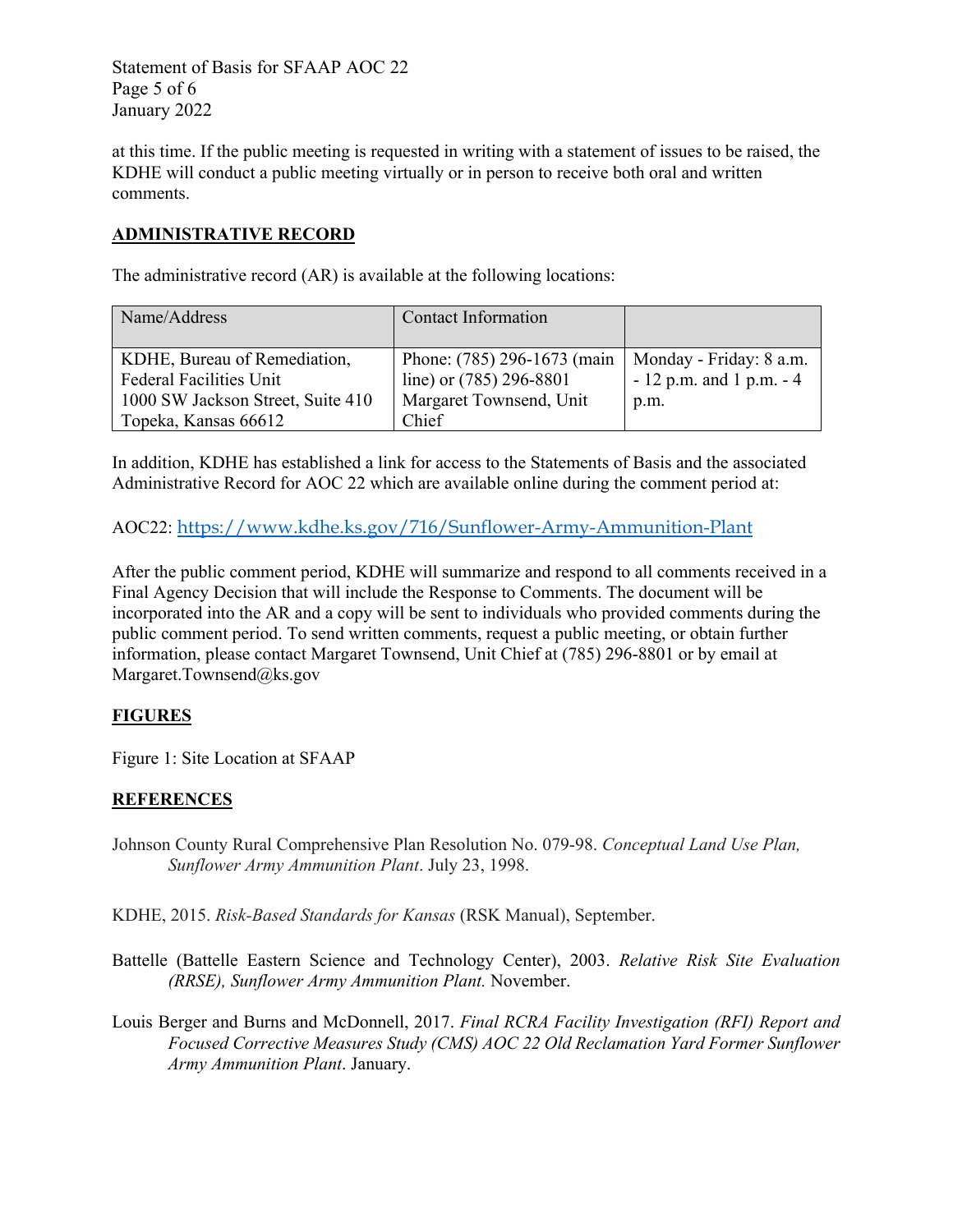Statement of Basis for SFAAP AOC 22 Page 6 of 6 January 2022

- CAPE Environmental Management Inc., 2020. *Final AOC 22 Corrective Measures Implementation (CMI) Work Plan.* April.
- CAPE Environmental Management Inc., 2021. *Final AOC 22 Corrective Measures Implementation (CMI) Completion Report.* January.